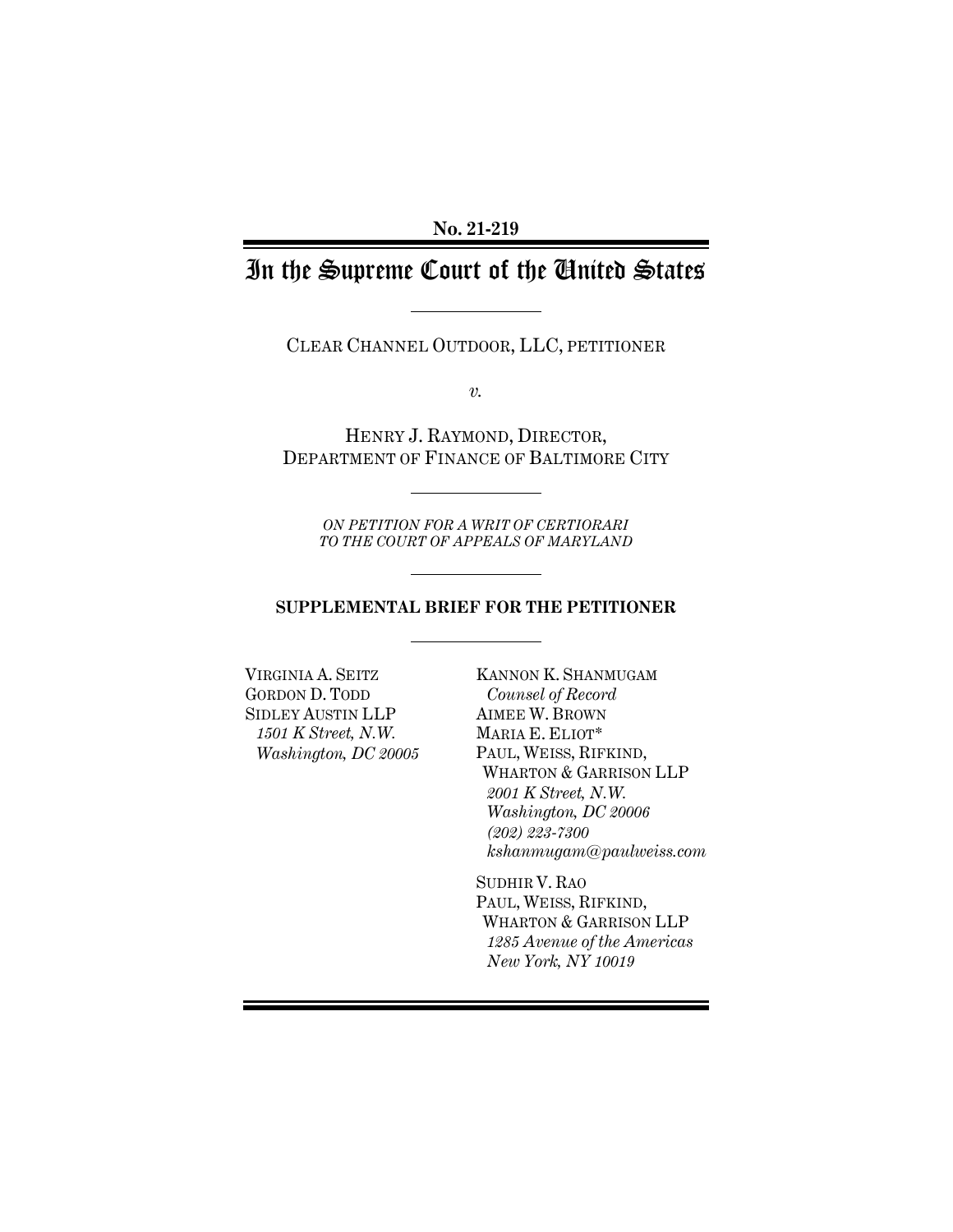\*Admitted in Maryland and practicing law in the District of Columbia pending application for admission to the D.C. Bar under the supervision of bar members pursuant to D.C. Court of Appeals Rule 49(c)(8).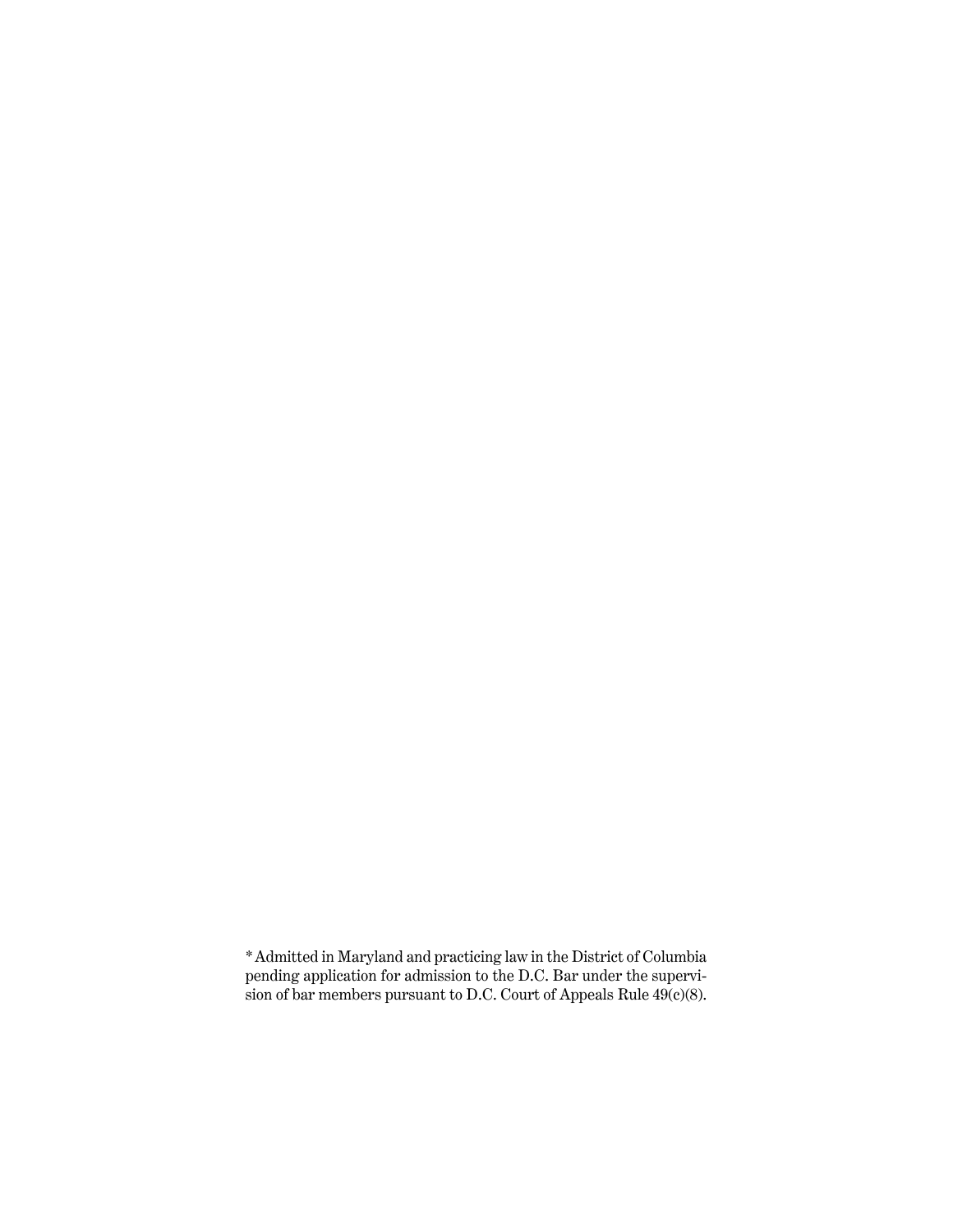## In the Supreme Court of the United States

No. 21-219

CLEAR CHANNEL OUTDOOR, LLC, PETITIONER

*v.*

HENRY J. RAYMOND, DIRECTOR, DEPARTMENT OF FINANCE OF BALTIMORE CITY

*ON PETITION FOR A WRIT OF CERTIORARI TO THE COURT OF APPEALS OF MARYLAND*

## **SUPPLEMENTAL BRIEF FOR THE PETITIONER**

In the earlier briefing in this case, petitioner and respondent agreed that the Court's decision in *City of Austin* v. *Reagan National Advertising*, No. 20-1029, would have no bearing on the correct resolution of the question presented here. See Pet. 20; Br. in Opp. 22. That remains true. If anything, the Court's decision underscores the need for further review on that question. In *City of Austin*, the Court held that a distinction between on-premises and off-premises signs is content neutral and thus not subject to strict scrutiny. See slip op. 6. But the Court had no occasion to address whether the targeted taxation of a small group of billboard owners—separate and apart from any on-premises/off-premises distinction—triggers strict scrutiny. That is the question on which the lower courts are divided, and it warrants the Court's review.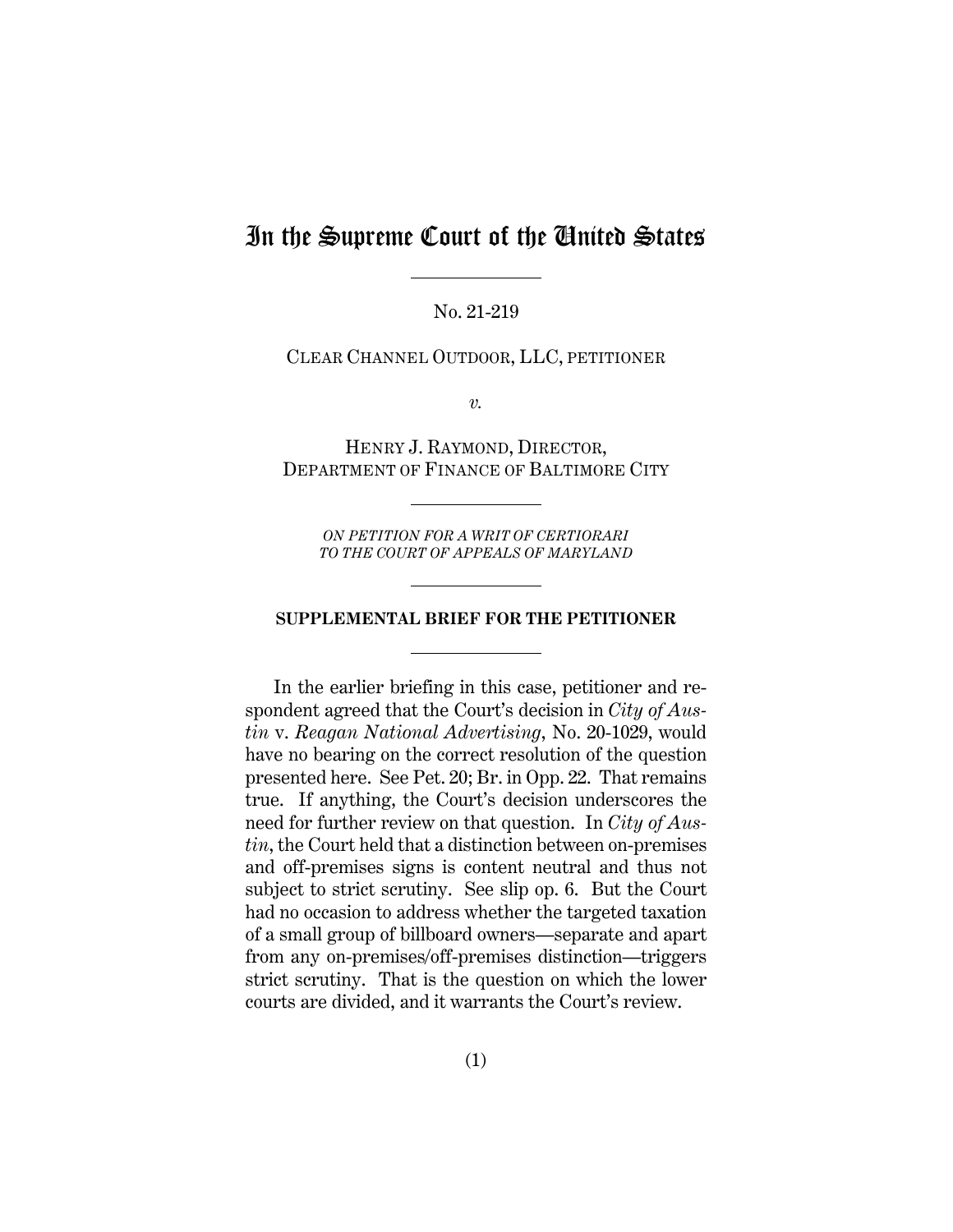In the decision below, the Maryland Court of Appeals upheld Baltimore's tax on "outdoor advertising displays"—a tax that falls on only four billboard owners. See Pet. 3. The Baltimore City Code defines an "outdoor advertising display" as a sign that "directs attention to a business, commodity, service, event, or other activity" that is "sold, offered, or conducted somewhere other than on the premises on which the display is made." Art. 28, § 29-1(d). Petitioner argued that the tax must be subject to heightened scrutiny under the First Amendment because it singled out a speech platform, targeted a small group of speakers, and discriminated on the basis of a billboard's content. See Pet. App. 23a-35a. The court below rejected each of those arguments and upheld the tax, holding that neither the targeted nature of the tax nor the distinction between on-premises and off-premises signs required the application of heightened scrutiny. See *ibid*.

The Ohio Supreme Court subsequently invalidated a Cincinnati tax on outdoor advertising signs that is materially identical to Baltimore's tax, except that it does not distinguish between on-premises and off-premises signs. See *Lamar Advantage GP Co.* v. *Cincinnati*, No. 2020- 0931, 2021 WL 4201656, at \*1-\*2 (Sept. 16, 2021), petition for cert. pending, No. 21-900 (filed Dec. 13, 2021); see generally Reply Br. 3-5 (discussing *Lamar*). The Ohio Supreme Court held that the tax was subject to strict scrutiny because it "targeted a small group of speakers." *Lamar*, 2021 WL 4201656, at \*9. And because the city's only stated interest was in raising revenue, the court concluded that the tax was unconstitutional under the First Amendment. See *ibid*.

There is therefore now an unambiguous conflict between state courts of last resort on an important question of First Amendment law. If anything, by holding that the on-premises/off-premises distinction does not trigger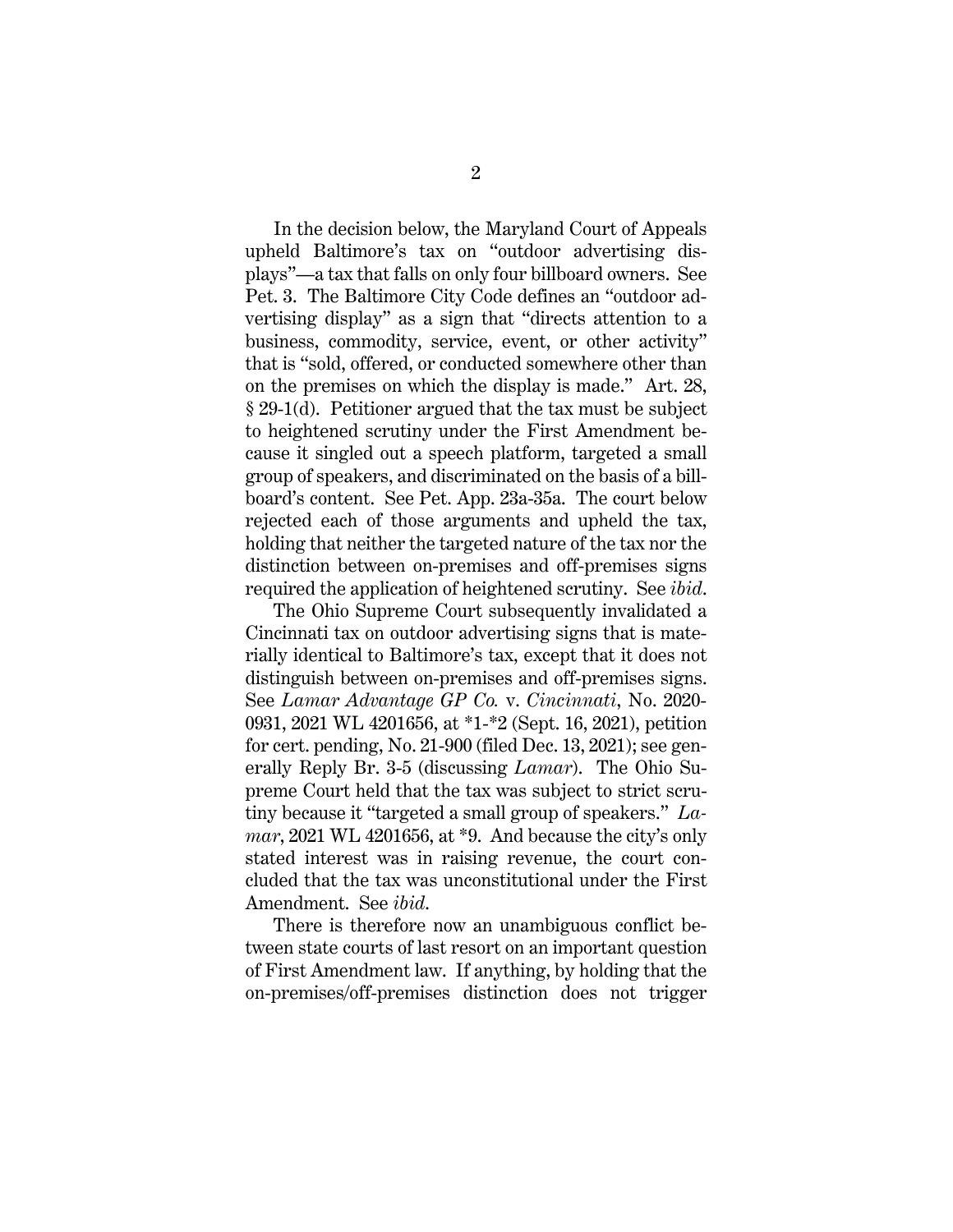strict scrutiny on its own, the Court's decision in *City of Austin* removes the only potential basis for distinguishing between the appropriate constitutional treatment of the Baltimore and Cincinnati taxes. Both taxes target a protected speech platform and a small number of speakers. Yet the Maryland and Ohio courts of last resort reached opposite results after applying different levels of scrutiny to the taxes at issue, with the Ohio court accepting the targeted-taxation rationale for heightened scrutiny and the Maryland court rejecting it. The Court's decision in *City of Austin* thereby clarifies the conflict between the lower courts and highlights the need for further review.

\* \* \* \* \*

There is no reason to delay resolution of this important question of constitutional law. Petitioner here, and all of the parties in *Lamar*, have urged this Court to grant review on the question, which has broad ramifications not just for the billboard industry but beyond. Respondent has not disputed the existence of a conflict, nor can it plausibly do so now in the wake of the Court's decision in *City of Austin*. This case is now an obvious candidate for the Court's review. The petition for a writ of certiorari should therefore be granted.